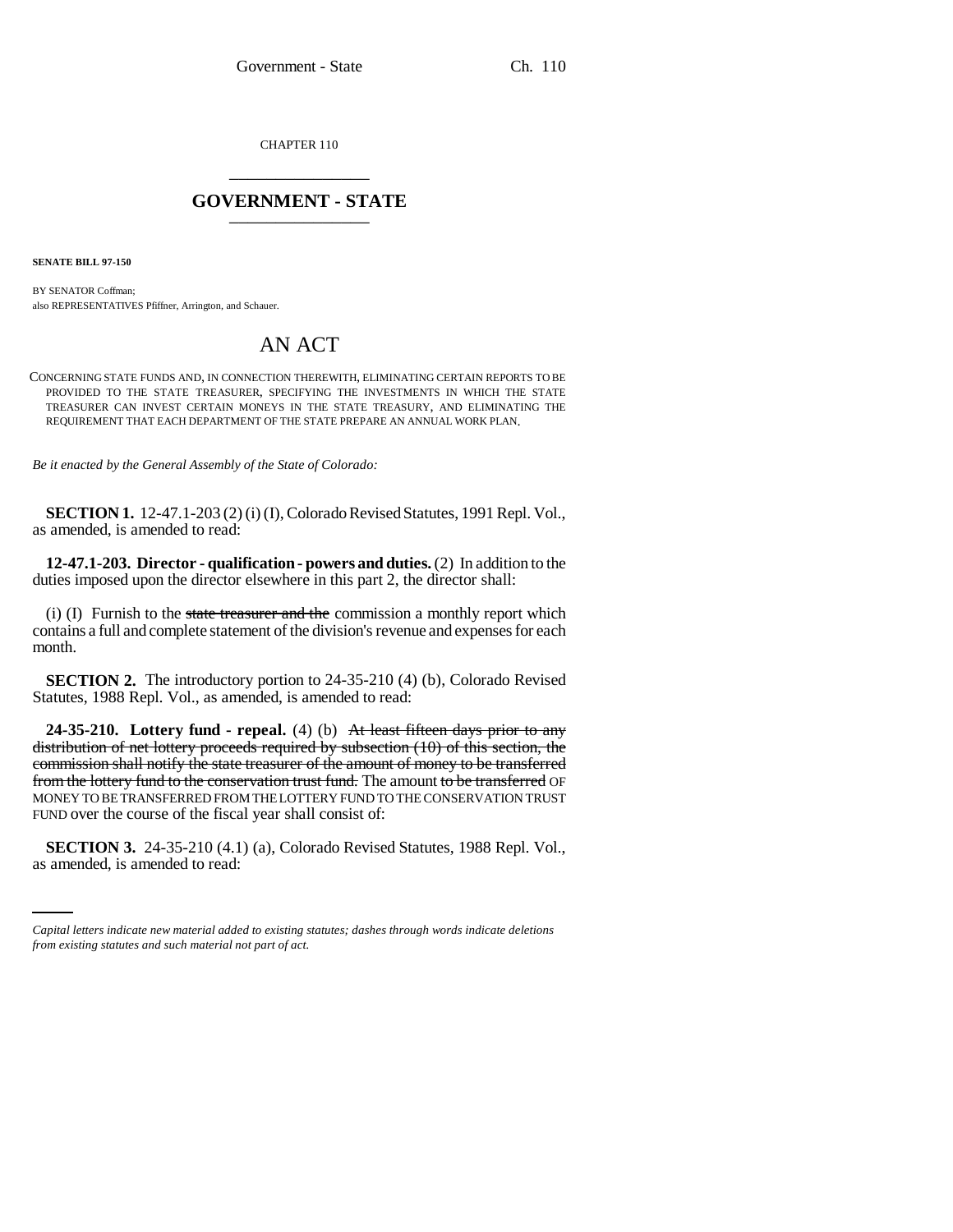**24-35-210. Lottery fund - repeal.** (4.1) (a) At least fifteen days prior to any distribution of net lottery proceeds required by subsection (10) of this section, the commission shall notify the state treasurer of the amount of money to be transferred from the lottery fund to the conservation trust fund. The amount to be transferred FROM THE LOTTERY FUND TO THE CONSERVATION TRUST FUND shall be forty percent of the net proceeds of the lottery for the preceding fiscal quarter after payment of the expenses of the division and any prizes for the lottery and after reserving sufficient moneys, as of the end of the fiscal year, to ensure the operation of the lottery for the ensuing fiscal year. Beginning with the fourth quarter of fiscal year 1998-99, and each fiscal year thereafter, distributions of net lottery proceeds to the conservation trust fund shall be made in accordance with the provisions of  $\frac{\text{parameter of}}{\text{mean of}}$ subsection  $(1)$  of section 33-60-104  $(1)$   $(a)$ , C.R.S.

**SECTION 4.** 24-75-302.5 (2) (a), Colorado Revised Statutes, 1988 Repl. Vol., as amended, is amended to read:

**24-75-302.5 Controlled maintenance - trust fund.** (2) (a) There is hereby created the controlled maintenance trust fund, the principal of which shall consist of general fund revenues transferred thereto as provided in section 24-75-201.1 (1) (c.5) (II). For the 1996-97 fiscal year and fiscal years thereafter, the principal of the trust fund may constitute all or some portion of the state emergency reserve established pursuant to section 24-77-104 and may be expended in any given fiscal year as provided in said section. The principal of the trust fund shall not be expended or appropriated for any other purpose. THE STATE TREASURER MAY IN THE STATE TREASURER'S DISCRETION DEPOSIT, REDEPOSIT, INVEST, AND REINVEST MONEYS ACCRUED OR ACCRUING TO THE CONTROLLED MAINTENANCE TRUST FUND IN THE TYPES OF DEPOSITS AND INVESTMENTS AUTHORIZED IN SECTIONS 24-36-109, 24-36-112, AND 24-36-113.

**SECTION 5.** 24-36-113, Colorado Revised Statutes, 1988 Repl. Vol., as amended, is amended to read:

**24-36-113. Investment of state moneys - limitations.** (1) Whenever there are moneys in the state treasury which THAT are not immediately required to be disbursed, the state treasurer is authorized to invest the same in short-term interest-bearing UNITED STATES DOMESTIC FIXED INCOME securities. which shall be readily convertible into cash. In making such investments he THE STATE TREASURER shall use prudence and care to preserve the principal and to secure the maximum rate of interest consistent with safety and liquidity. THE STATE TREASURER SHALL FORMULATE INVESTMENT POLICIES REGARDING LIQUIDITY, MATURITY, AND DIVERSIFICATION APPROPRIATE TO EACH FUND OR POOL OF FUNDS IN THE STATE TREASURER'S CUSTODY AVAILABLE FOR INVESTMENT.

(2) Such moneys may be invested, without limitation, in DEBT OBLIGATIONS OF THE United States treasury, bills and notes or in notes, debentures, or other obligations issued by any agency of the United States government, or United States government-sponsored corporations. including, but not limited to, such agencies as the federal national mortgage association.

(3) The state treasurer may in the state treasurer's discretion invest such moneys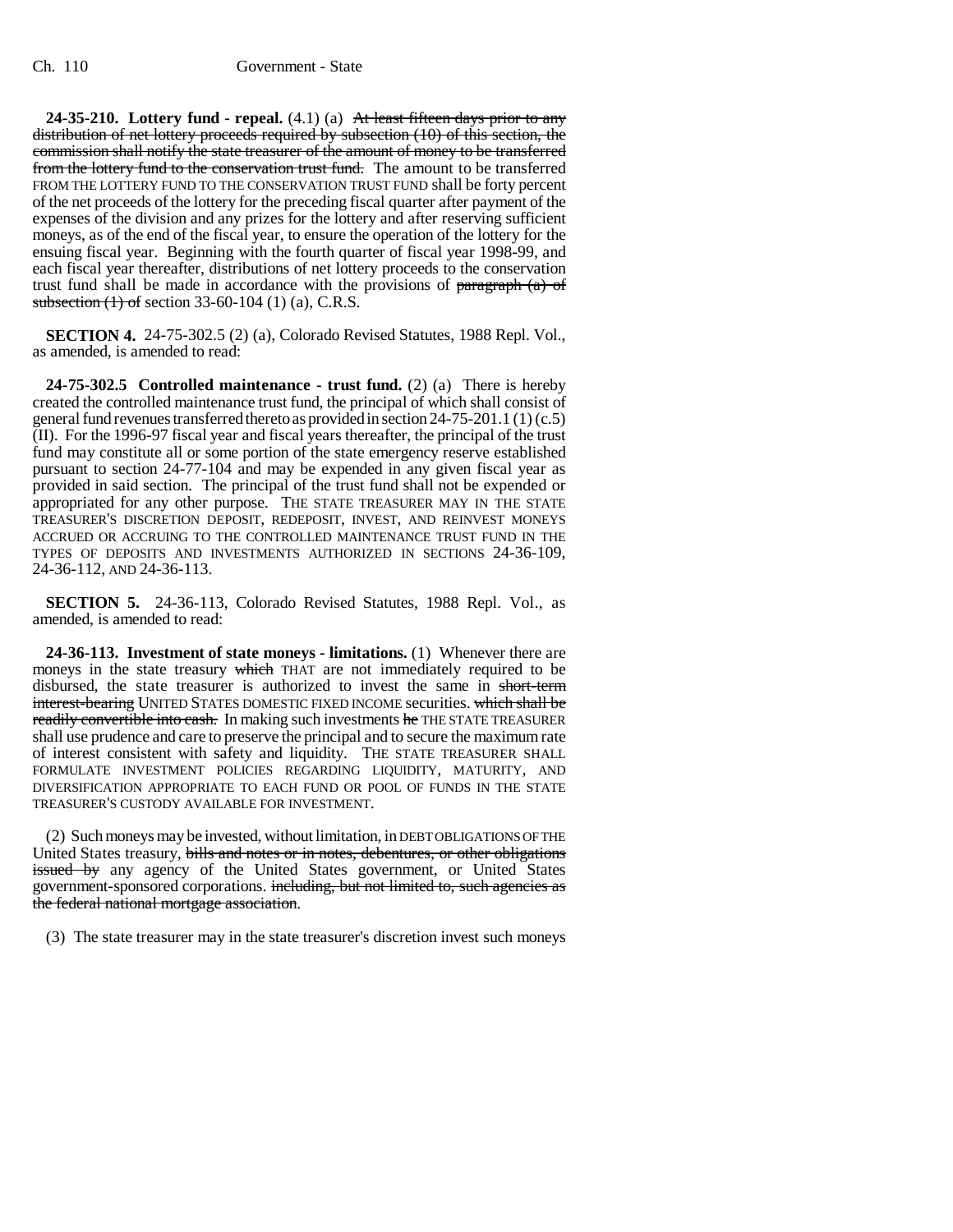Government - State Ch. 110

in repurchase agreements, in BANKER's acceptances, of banks that are OR BANK NOTES, issued in the regular course of business, and BY BANKS RATED AT LEAST INVESTMENT GRADE BY A NATIONALLY RECOGNIZED RATING ORGANIZATION, in commercial paper of prime quality, as so classed by a nationally recognized RATING organization which rates such paper, but any investment in commercial paper shall be limited to that issued by corporations organized and operating within the United States having net worth in excess of two hundred fifty million dollars, which paper matures within two hundred seventy days from the date of purchase AND IN MONEY MARKET FUNDS THAT ARE REGISTERED AS AN INVESTMENT COMPANY UNDER THE FEDERAL "INVESTMENT COMPANY ACT OF 1940", AS AMENDED.

(3.5) The state treasurer may in the state treasurer's discretion invest such moneys in corporate or bank notes that are the obligation of a corporation or bank that has a rating of DEBT OBLIGATIONS RATED at least "A" INVESTMENT GRADE by one or more A nationally recognized rating organizations ORGANIZATION. but any investment in such notes shall be limited to those issued by corporations or banks organized and operating within the United States having a net worth in excess of two hundred fifty million dollars, which notes mature within three years from the date of purchase.

(3.6) The state treasurer may in the state treasurer's discretion invest such moneys in asset-backed securities rated in one of the two highest rating categories by one or more A nationally recognized organizations which regularly rate such obligations, which securities have an expected average life of less than five years from the date of purchase RATING ORGANIZATION.

(3.7) The state treasurer may in the state treasurer's discretion invest such moneys in securities that are issued or guaranteed by the world bank, the inter-American development bank, the Asian development bank, or the African development bank or for which the credit of the world bank, the inter-American development bank, the Asian development bank, or the African development bank is pledged for payment and that are rated in one of the two highest rating categories by one or more A nationally recognized organizations which regularly rate such obligations RATING ORGANIZATION.

(3.8) THE STATE TREASURER MAY IN THE STATE TREASURER'S DISCRETION INVEST SUCH MONEYS IN MORTGAGE PASS-THROUGH SECURITIES AND COLLATERALIZED MORTGAGE OBLIGATIONS THAT ARE ISSUED BY ANY AGENCY OF THE UNITED STATES GOVERNMENT OR A UNITED STATES GOVERNMENT-SPONSORED CORPORATION OR THAT ARE RATED IN ONE OF THE TWO HIGHEST RATING CATEGORIES BY A NATIONALLY RECOGNIZED RATING ORGANIZATION.

(4) The state treasurer may make such arrangements for the custody, safekeeping, and registration of short-term ALL investment securities as will enable him THE STATE TREASURER to make prompt delivery thereof upon maturity or in the event of sale.

(5) The state treasurer may engage in financial transactions involving such moneys whereby: REVERSE REPURCHASE AGREEMENTS AND SECURITIES LENDING PROGRAMS FOR ANY SECURITIES IN THE STATE TREASURER'S CUSTODY.

(a) Obligations are purchased with such moneys under an agreement providing for the resale of such obligations to the original seller at a stated price together with a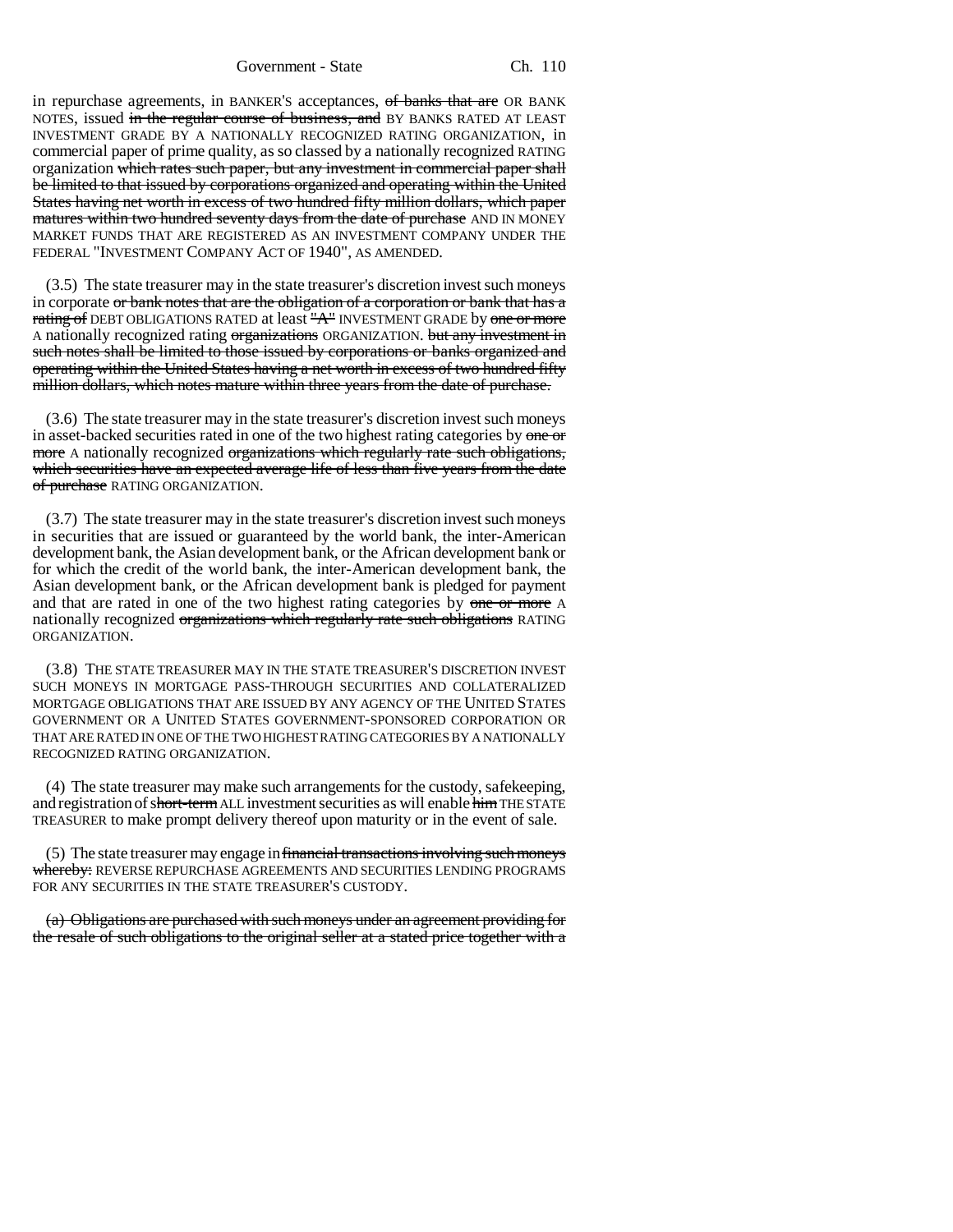## Ch. 110 Government - State

payment to the state treasury of interest for the period the state treasury holds the obligations, but the market value of such obligations shall at all times be at least equal to the total purchase price;

(b) Obligations owned by the state treasury are sold under an agreement providing for the repurchase of such obligations by the state treasury at a stated price together with the payment to the buyer of interest for the period the buyer holds the obligations;

(c) Obligations owned by the state treasury are delivered to reputable and financially responsible dealers in such obligations under an agreement which provides:

(I) For the replacement thereof with obligations of the same kind and amount upon demand therefor by the state treasurer; and

(II) For the payment to the state treasury by said dealer of a commission or other compensation, based upon the amount of such obligations, for the period of time between the delivery of such obligations to such dealer and the replacement thereof; and

(III) For the pledge and delivery by said dealer to the state treasury of other obligations which are lawful investments having a market value at all times equal to at least the market value of the obligations so delivered to guarantee the replacement of such obligations.

(d) (Repeal provision deleted by revision.)

**SECTION 6.** 22-41-104, Colorado Revised Statutes, 1995 Repl. Vol., is amended to read:

**22-41-104. Lawful investments.** (1) The state treasurer in his THE STATE TREASURER'S discretion may invest and reinvest moneys accrued or accruing to the public school fund in any of the following forms of investment: THE TYPES OF DEPOSITS AND INVESTMENTS AUTHORIZED IN SECTIONS 24-36-109, 24-36-112, AND 24-36-113, C.R.S.

(a) Time deposits in banks and savings and loan associations doing business in this state;

(b) Interest-bearing obligations of the state of Colorado or of any agency or institution thereof;

(c) Interest-bearing obligations of political and governmental subdivisions of the state and of school districts within the state;

(d) Interest-bearing obligations of the United States or of any agency or instrumentality thereof and interest-bearing obligations the payment of principal and interest of which is insured or guaranteed by the United States or by any agency or instrumentality thereof;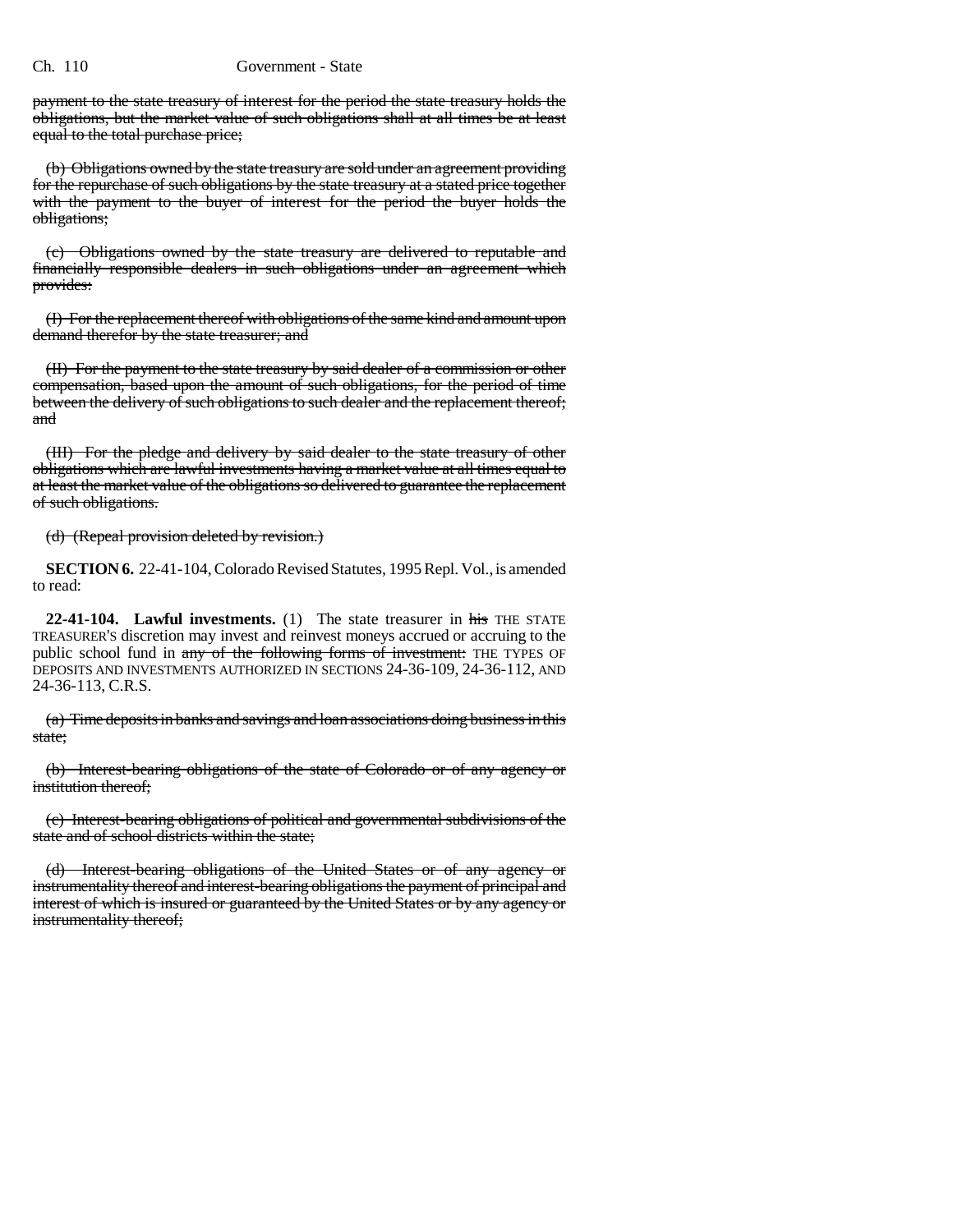(e) Interest-bearing obligations of corporations organized and operating within the United States which are rated as good or high quality by one or more nationally recognized organizations which regularly rate such obligations;

(f) Asset-backed securities rated in one of the two highest rating categories by one or more nationally recognized organizations which regularly rate such obligations;

(g) Mortgage-backed securities rated at least "AAA" by one or more nationally recognized organizations which regularly rate such obligations;

(h) Acceptances of banks that are issued in the normal course of business;

(i) Bank notes issued by any bank organized and operating within the United States if such bank has a rating of at least "A" by one or more nationally recognized rating organizations;

(j) Securities that are issued or guaranteed by the world bank, the inter-American development bank, the Asian development bank, or the African development bank or for which the credit of the world bank, the inter-American development bank, the Asian development bank, or the African development bank is pledged for payment and that are rated in one of the two highest rating categories by one or more nationally recognized organizations which regularly rate such obligations.

(2) The state treasurer has authority, to be exercised at his THE STATE TREASURER'S discretion, to effect exchanges or sales whenever such exchanges or sales will not result in any ultimate loss of principal, and to effect exchanges or sales that will result in a loss of principal whenever such loss can be offset by a corresponding gain within thirty days and within the same fiscal year of such exchange or sale. No exchange or sale of securities shall be consummated by the state treasurer which will result in a net loss of principal unless the general assembly has previously appropriated a sum to the public school fund equivalent to the anticipated net loss of principal from such exchange or sale.

(3) For the purpose of this article, an obligation which does not bear interest but which is issued at a discount from its value at maturity shall be deemed to be interest-bearing.

**SECTION 7.** 8-45-120 (3), Colorado Revised Statutes, 1986 Repl. Vol., as amended, is repealed as follows:

**8-45-120. State treasurer to invest funds.** (3) In addition, such moneys may be invested in notes and loans secured by first mortgages or first deeds of trust on real property located in Colorado and guaranteed by government or private insurance, or in nonconvertible corporate notes and bonds and equipment trust certificates of United States domestic corporations rated investment grade by a recognized security rating service, or in asset-backed securities rated in one of the two highest categories by one or more nationally recognized organizations which regularly rate such obligations, or in mortgage-backed securities rated at least "AAA" by one or more nationally recognized organizations which regularly rate such obligations, or in securities that are issued or guaranteed by the world bank, the inter-American development bank, the Asian development bank, or the African development bank or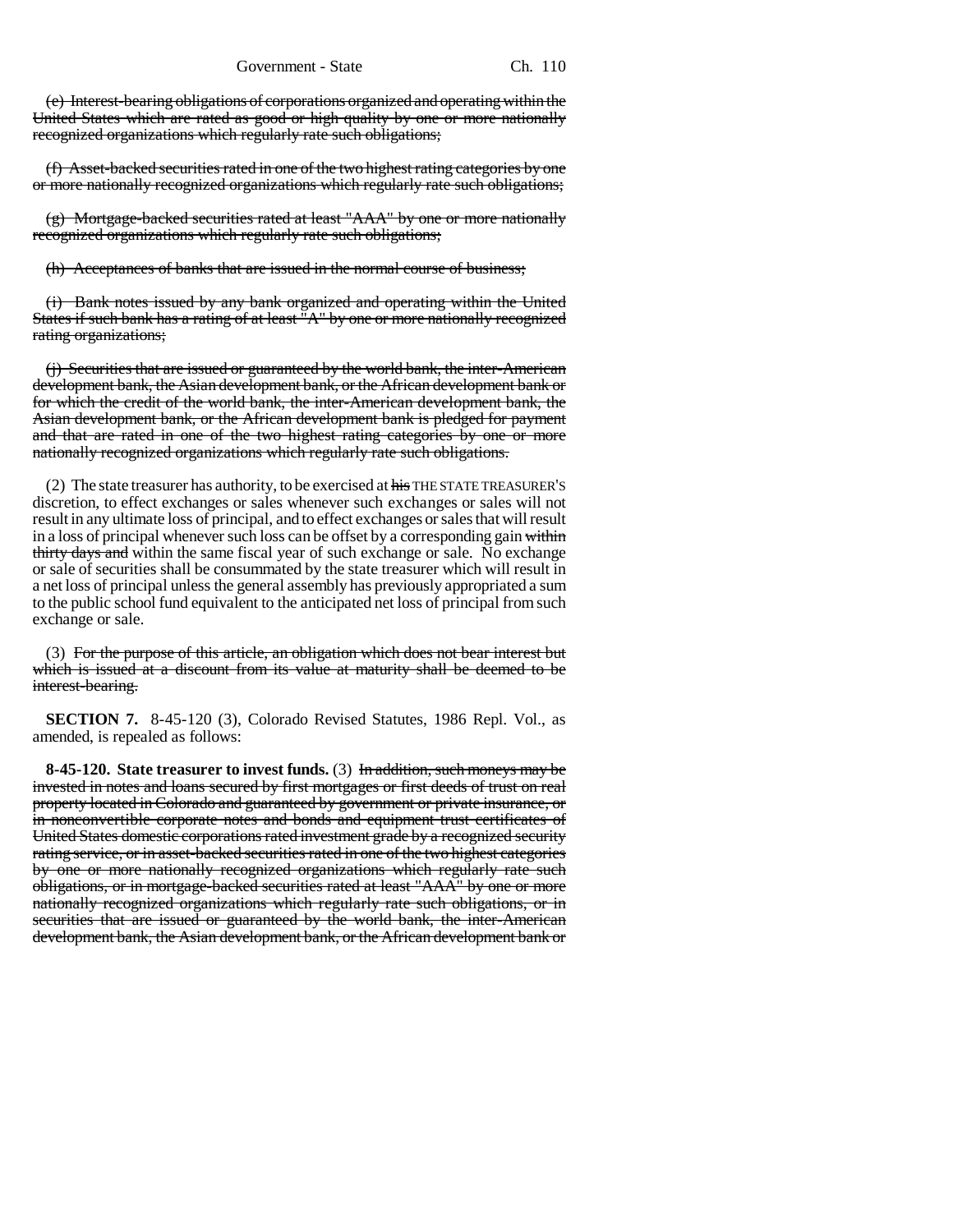for which the credit of the world bank, the inter-American development bank, the Asian development bank, or the African development bank is pledged for payment and that are rated in one of the two highest rating categories by one or more nationally recognized organizations which regularly rate such obligations.

**SECTION 8.** 8-46-103 (2), Colorado Revised Statutes, 1986 Repl. Vol., as amended, is repealed as follows:

**8-46-103. State treasurer to invest funds.** (2) In addition, such moneys may be invested in notes and loans secured by first mortgages or first deeds of trust on real property located in Colorado and guaranteed by government or private insurance or in nonconvertible corporate notes and bonds and equipment trust certificates of United States domestic corporations rated investment grade by a recognized security rating service.

**SECTION 9.** 8-46-210 (2), Colorado Revised Statutes, 1986 Repl. Vol., as amended, is repealed as follows:

**8-46-210. State treasurer to invest funds.** (2) In addition, such moneys may be invested in notes and loans secured by first mortgages or first deeds of trust on real property located in Colorado and guaranteed by government or private insurance or in nonconvertible corporate notes and bonds and equipment trust certificates of United States domestic corporations rated investment grade by a recognized security rating service.

**SECTION 10.** 8-46-308 (2), Colorado Revised Statutes, 1986 Repl. Vol., as amended, is repealed as follows:

**8-46-308. State treasurer to invest funds.** (2) In addition, such moneys may be invested in notes and loans secured by first mortgages or first deeds of trust on real property located in Colorado and guaranteed by government or private insurance or in nonconvertible corporate notes and bonds and equipment trust certificates of United States domestic corporations rated investment grade by a recognized security rating service.

**SECTION 11.** 24-75-201.5 (1) (a), Colorado Revised Statutes, 1988 Repl. Vol., as amended, is amended to read:

**24-75-201.5. Revenue shortfalls - required actions by the governor with respect to the reserve.** (1) (a) Whenever the revenue estimate for the current fiscal year, prepared in accordance with section 24-75-201.3 (2), indicates that general fund expenditures for such fiscal year based on appropriations then in effect will result in the use of one-half or more of the reserve required by section 24-75-201.1 (1) (d), the governor shall formulate a plan for reducing such general fund expenditures so that said reserve, as of the close of the fiscal year, will be at least one-half of the amount required by said section 24-75-201.1 (1) (d). The governor shall promptly notify the general assembly of such plan. Such plan shall be promptly implemented by the governor, using the procedures set forth in section 24-2-102 (4)  $24-30-206(3)$ , or 24-50-109.5 or any other lawful means.

**SECTION 12. Repeal.** 24-30-206, Colorado Revised Statutes, 1988 Repl. Vol.,